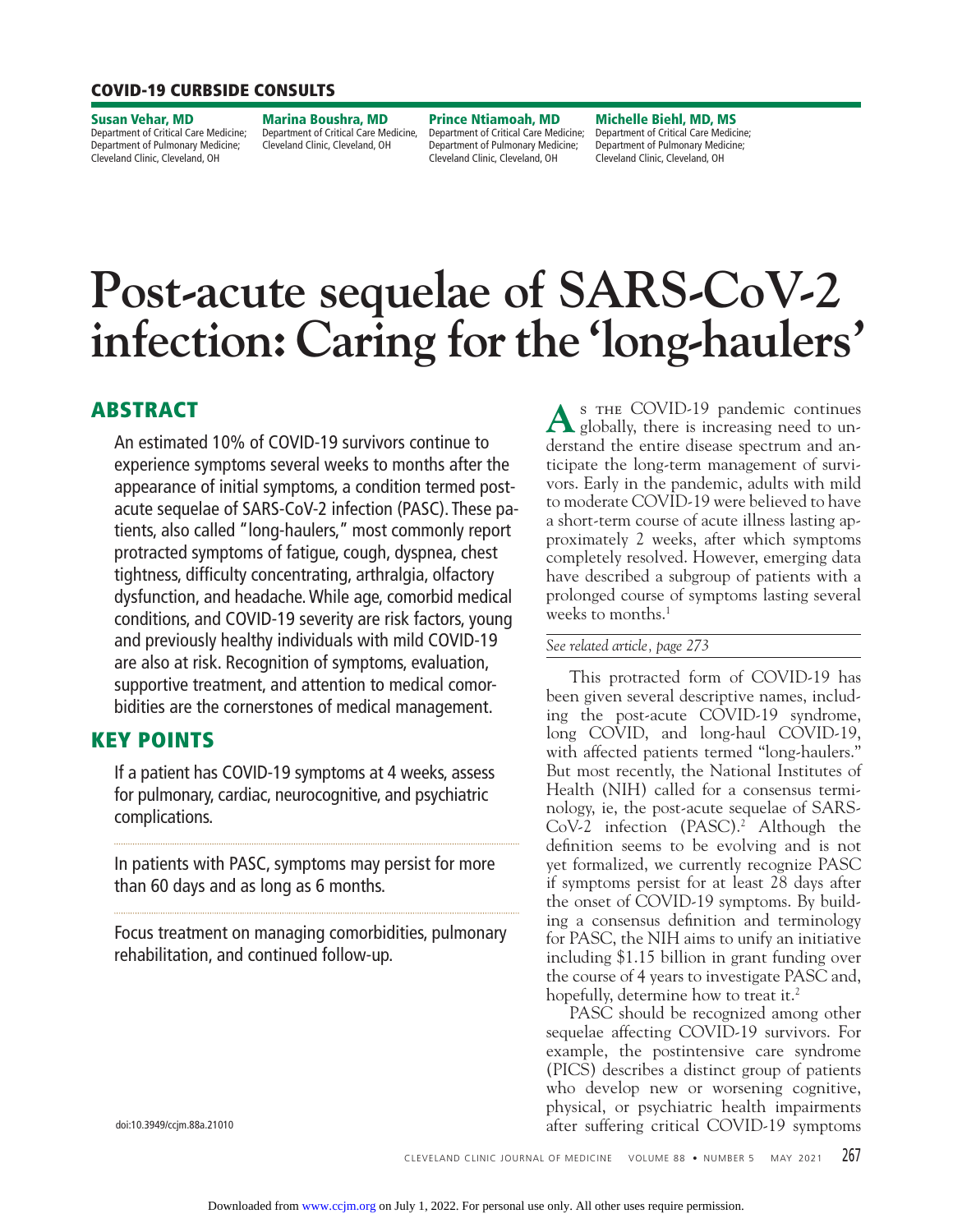#### **TABLE 1**

# **Prevalence of COVID-19 symptoms in a series of 143 cases**

| <b>Symptom</b>    | % of patients                       |                |
|-------------------|-------------------------------------|----------------|
|                   | At onset                            | At 60 days     |
| Fatigue           | 79                                  | 56             |
| <b>Dyspnea</b>    | 67                                  | 42             |
| Joint pain        | 56                                  | 26             |
| Chest pain        | 40                                  | 22             |
| Cough             | 70                                  | 18             |
| Anosmia           | 43                                  | 17             |
| Sicca symptoms    | 22                                  | 16             |
| <b>Rhinitis</b>   | 32                                  | 12             |
| <b>Red eyes</b>   | 27                                  | 10             |
| <b>Dysgeusia</b>  | 50                                  | 10             |
| Headache          | 50                                  | 8              |
| Sputum production | 18                                  | $\overline{7}$ |
| Lack of appetite  | 56                                  | $\overline{7}$ |
| Sore throat       | 30                                  | 6              |
| Vertigo           | 18                                  | 5              |
| <b>Myalgia</b>    | 56                                  | 5              |
| <b>Diarrhea</b>   | 30                                  | $\overline{2}$ |
|                   | Data from Carfi et al. reference 6. |                |

requiring admission to the intensive care unit (ICU).3 In contrast, PASC applies to the broad range of COVID-19 survivors, from those with mild acute illness who may have never required hospitalization to ICU survivors. Survivors of critical illness associated with COVID-19 can be viewed as likely having an overlap of PICS and PASC as part of the spectrum of post-COVID-19 complications.

#### ■ **TRUE NUMBERS ARE HARD TO ASSESS**

A marked variability in reported symptoms, duration, and definitions of COVID-19 sequelae in studies makes it difficult to estimate the true incidence of PASC. However, by some estimates, at least 10% of patients who test positive for COVID-19 experience symptoms for longer than 3 weeks.<sup>4</sup>

 Although advanced age, obesity, comorbid psychiatric conditions, and other chronic medical conditions are risk factors for PASC,

nearly 20% of suspected cases are in adults ages 18 to 34 with no chronic medical conditions.5 Studies that included hospitalized patients report an even higher prevalence of protracted symptoms, with data suggesting more than two-thirds of these patients have continued symptoms 6 months after recovery from acute COVID-19.<sup>6,7</sup> We have insufficient data to directly attribute the prolonged symptoms in this population to PASC rather than to other causes of protracted symptoms in hospitalized patients, such as PICS. The prolonged symptoms are likely multifactorial and may be difficult to attribute to a single cause.

#### **EXECUTANISMS PROPOSED, BUT PATHOPHYSIOLOGY UNKNOWN**

The pathophysiology of the PASC is not known. Clinicians and researchers are exploring the possibilities of a persistent hyperinflammatory state, inadequate antibody response, ongoing viral activity, and organ damage as a reflection of acute insult from the infectious phase.8 Furthermore, it is likely that this syndrome represents a multifactorial presentation attributable to symptoms of underlying medical conditions, features of the acute disease state, and symptoms associated with physical deconditioning from precautionary isolation measures and acute illness.8

 Despite the chronicity of symptoms, the US Centers for Disease Control and Prevention reports that most immunocompetent patients with mild to moderate COVID-19 are unlikely to be contagious at 10 days after symptom onset, or at 20 days for most immunocompromised patients and patients with severe illness, which allows for discontinuation of isolation precautions at those time points.<sup>9,10</sup>

#### ■ **A RANGE OF SYMPTOMS**

Data on symptoms of PASC commonly include outpatients with mild to moderate disease severity, but many studies have included patients with severe COVID-19 who required hospitalization with or without ICU admission.<sup>1,8</sup> Most studies to date have recognized symptoms consistent with PASC as persisting after at least 14 to 21 days. Emerging reports are recognizing PASC as persisting symptoms at 28 days in COVID-19 survivors, although an official defi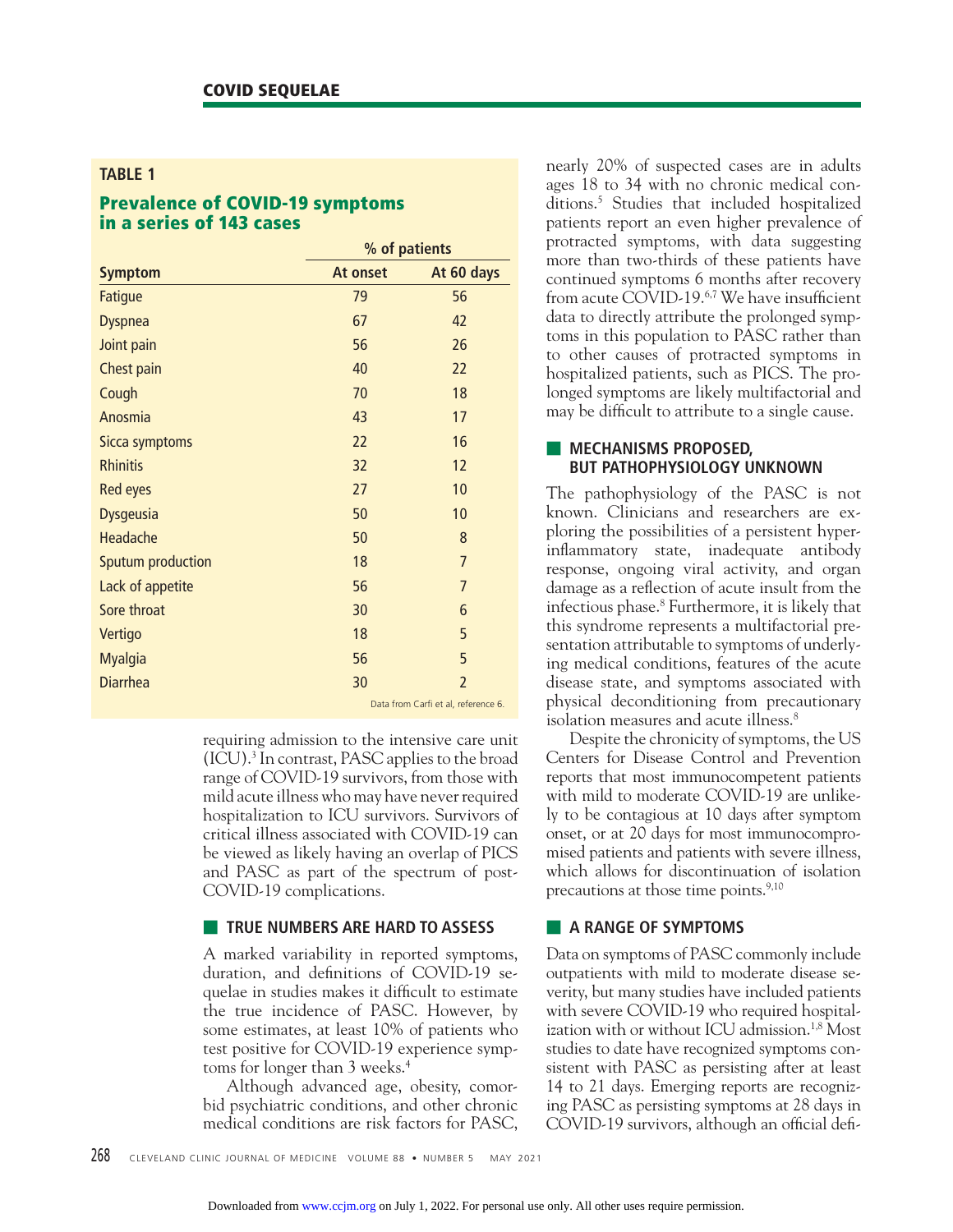nition has not been clearly delineated.

 The most commonly reported symptoms are fatigue, cough, shortness of breath, chest pain, difficulty concentrating, arthralgia, lowgrade fever, and headache (Table 1).<sup>6-8,11</sup> Other reported symptoms include cognitive impairment ("brain fog"), olfactory and gustatory dysfunction, sleep difficulty, depression, anxiety, gastrointestinal upset, rashes, alopecia, and palpitations.4,6 Persistent dermatologic manifestations have been described: in a multinational study of patients with dermatologic manifestations, pernio ("COVID toes") was observed in 103 patients, and persisted at 60 days after diagnosis in 7% of them.<sup>12</sup>

 Two studies noted symptoms at the 60-day follow-up in more than two-thirds of patients recovering from COVID-19.6,7 In a study from Italy, Carfi et al<sup>6</sup> found that at 60 days after onset of COVID-19 symptoms, only 18 (12.6%) of 143 patients were completely free of any COVID-19 -related symptom, 32% had 1 or 2 symptoms, and 55% had 3 or more symptoms. Other studies have shown at least 1 persistent symptom, most commonly fatigue or dyspnea, in more than half of patients at 110 days or 180 days, suggesting the longest duration has yet to be determined.<sup>13,14</sup>

Huang et al, $14$  reporting on patients 6 months after their acute COVID-19 diagnosis, noted continued fatigue in 63%, sleep difficulties in 24%, and anxiety or depression in 23%. The level of persistent lung diffusion impairment and exercise intolerance at 6 months correlated with the severity of COVID-19 illness.

 Of note, PASC affects patients across the spectrum of disease severity. Garrigues et al<sup>13</sup> found no statistically significant difference in the symptoms reported in patients with COVID-19 requiring hospitalization compared with those requiring admission to an ICU. On the other hand, a study from the United Kingdom found nearly twice the rate of psychological distress in patients who required ICU admission compared with those admitted to a general ward.<sup>11</sup>

 In a study of outpatients with COVID-19,5 35% had not returned to their baseline health 2 to 3 weeks following positive testing for SARS-CoV-2.<sup>5</sup> This trend of protracted symptoms was consistent even in previously healthy patients: approximately 20% of those ages 18

to 34 without chronic medical conditions who were diagnosed with mild COVID-19 not requiring hospitalization reported that they had not returned to their baseline state of health 2 to 3 weeks after testing.5 Even patients with dermatologic-dominant and otherwise mild COVID-19 have been reported to manifest dermatologic signs of pernio or livedo reticularis for as long as 150 days from initial diagnosis, again demonstrating the range of initial disease severity that variably becomes PASC.12

PASC has also had significant global economic impact. A single-center study in France reported that more than 25% of previously active workers  $(n = 41)$  discharged from the hospital ward (without ICU stay) had not returned to work after  $110$  days (mean  $110.9$  days).<sup>13</sup> An observational cohort study of patients discharged after recovery from COVID-19 in Michigan showed that 40% of previously employed individuals had not returned to work, and that another 15% returned with reduced hours or responsibilities at 60-day follow-up.<sup>15</sup>

#### ■ **EVALUATION OF LONG-HAULERS**

Guidelines for evaluation of PASC are being developed. Several large centers have created post-COVID-19 clinics that offer a multidisciplinary approach to evaluation and management, including follow-up for noncritically ill patients and post-ICU care. Most clinics accept COVID-19 patients referred for persistent symptoms 1 month after symptom onset. Most use multiple screening measures, including the Montreal Cognitive Assessment, Hospital Anxiety and Depression Scale, and Impact of Event Scale-6, in addition to medication reconciliation, screening for rehabilitation needs, and pulmonary function testing.16 A Post-COVID-19 Functional Status Scale has been created to grade the severity of symptoms, but it has not been validated or widely implemented.17

 Multidisciplinary care teams typically include primary care, pulmonology, cardiology, infectious disease, neuropsychiatry, behavioral health, social work, physical and occupational therapy, pharmacy, and case management, but their involvement will vary depending on the particular needs of the patient.

**Nearly 20% of suspected cases are in young adults with no chronic conditions**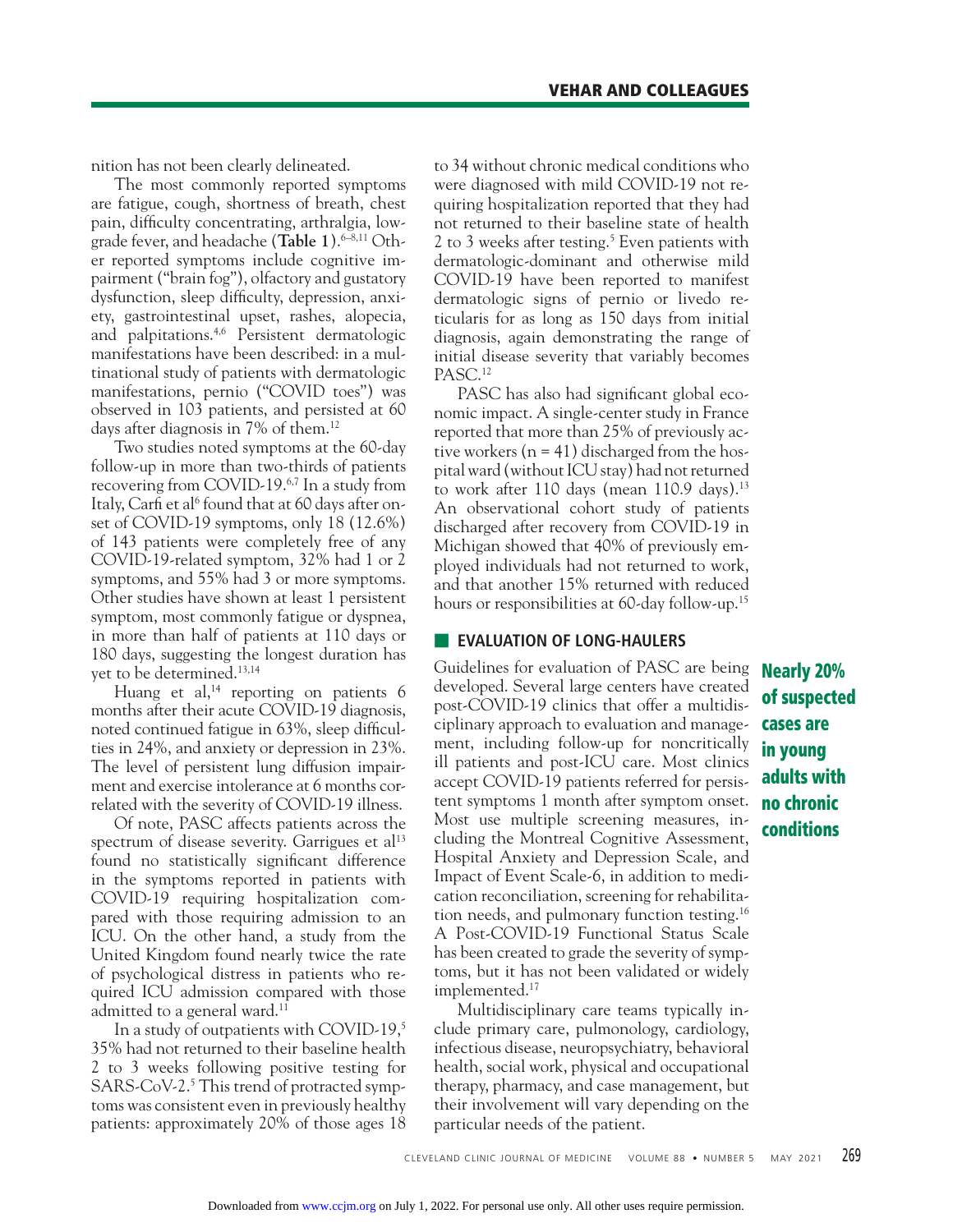

aScreening tools to consider: Post-COVID-19 Functional Status Scale, COVID-19 Yorkshire Rehabilitation Screen, University of Pennsylvania Post-COVID Screening Measures.

b Available psychiatric screening tools: General Anxiety Disorder-7 (GAD-7), Patient Health Questionnaire-9 (PHQ-9; for depression screening), PTSD Checklist for DSM-5 (PCL-5), Impact of Event Scale-6 (IES-R; for PTSD screening), Hospital Anxiety and Depression Score (HADS).

c Available neurocognitive screening tools: Montreal Cognitive Assessment (MoCA), Mini-Mental State Examination (MMSE), Cognitive Assessment Tool Rapid Version (CAT-rapid).

**Figure 1.** Care pathway for patients with the post-acute sequelae of SARS-CoV-2 infection.

The British Thoracic Society<sup>18</sup> published a guidance algorithm suggesting a follow-up chest radiograph at the 12-week follow-up. However, the timing of imaging tests must be tailored to the individual patient, with some algorithms suggesting chest radiography or computed tomography at 1 month. Our approach to follow-up evaluation and care is shown in **Figure 1**.

toms in patients recovering from COVID-19 should be done comprehensively but also judiciously. COVID-19 may unmask or exacerbate underlying disease processes such as chronic lung disease or cardiovascular disease, and may serve as motivation to seek medical care for patients who may not typically schedule routine visits. Basic management of chronic medical conditions is important.

Evaluation of persistent or changing symp-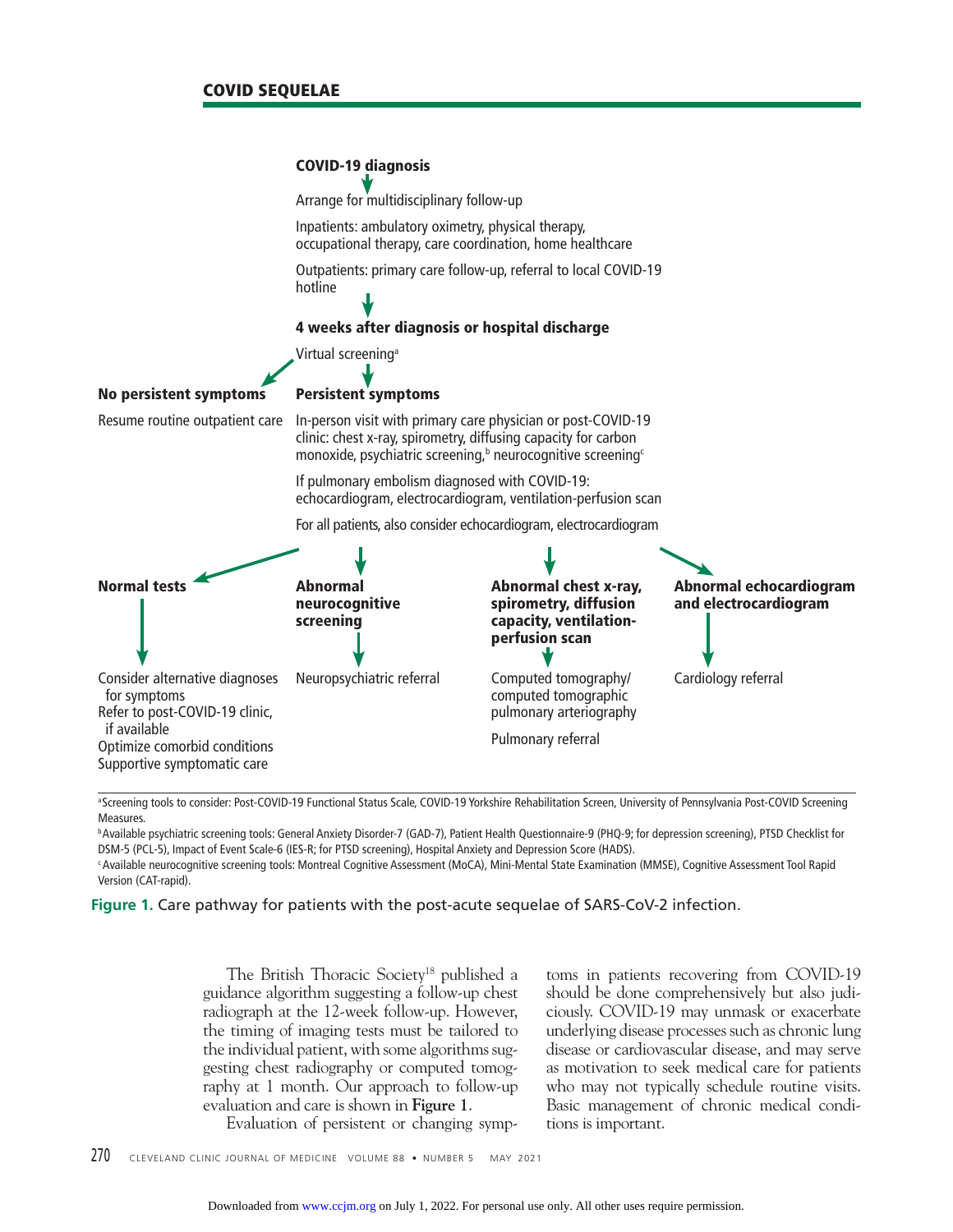#### ■ **SPECIFIC TREATMENT FOR SYMPTOMS AND COMORBID CONDITIONS**

At present, there are no specific treatments for PASC. But recognizing this syndrome is a key step toward seeking targeted treatment.

Management focuses on specific treatment of the most bothersome symptoms, such as fatigue or cognitive impairment, although efficacy data are lacking. Given the complexity and chronicity of the associated symptoms and their impact on several major organ systems, frequent routine follow-up, establishing rapport, and involving a patient's support system serve as the foundation of management in these patients. A comprehensive, multidisciplinary approach that incorporates detailed management of comorbid medical conditions is the cornerstone of care. Referral to a dedicated post-COVID-19 clinic is recommended, if available.

### **E** LIMITATIONS OF CURRENT DATA, **AND LESSONS LEARNED**

There are significant limitations in the research efforts to understand the natural history of a pandemic that is merely 1 year old. Limitations include the relatively short time frame of follow-up and a heavy reliance on survey-reporting due to infection-prevention measures that limit in-person follow-up visits.

Reflecting on lessons learned from the out-

- **REFERENCES**
- 1. **Infectious Diseases Society of America**. Post COVID/long COVID. Updated January 20, 2021. Accessed March 30, 2021. https://www.idsociety.org/covid-19-real-time-learning-network/disease-manifestations--complications/post-covid-syndrome/#:~:text=In summary%3A Preliminary reports, moderate-to-severe disease
- 2. **Collins FS**. NIH launches new initiative to study "Long COVID." National Institutes of Health. February 23, 2021. Accessed March 30, 2021. https://www.nih.gov/about-nih/who-we-are/nih-director/statements/nih-launches-new-initiative-study-long-covid
- 3. **Biehl M, Sese D**. Post-intensive care syndrome and COVID-19 implications post pandemic. Cleve Clin J Med 2020 Aug 5. doi:10.3949/ccjm.87a.ccc055
- 4. **Greenhalgh T, Knight M, A'Court C, Buxton M, Husain L**. Management of post-acute covid-19 in primary care. BMJ 2020; 370:m3026. doi:10.1136/bmj.m3026
- 5. **Tenforde MW, Kim SS, Lindsell CJ, et al**. Symptom duration and risk factors for delayed return to usual health among outpatients with COVID-19 in a multistate health care systems network — United States, March–June 2020. MMWR Morb Mortal Wkly Rep 2020; 69(30):993–998. doi:10.15585/mmwr.mm6930e1
- 6. **Carfì A, Bernabei R, Landi F**. Persistent symptoms in patients after acute COVID-19 [Letter]. JAMA 2020; 324(6):603–605. doi:10.1001/jama.2020.12603

breaks of severe acute respiratory distress syndrome (SARS) and Middle East respiratory syndrome (MERS), both caused by related coronaviruses, clinicians should anticipate at least a similar range of long-term effects. Survivors of SARS and MERS have been found to have persistent respiratory compromise with abnormal pulmonary function test results, abnormal chest imaging, increased prevalence of psychological conditions, and fatigue that lasted several months.19 Mainstays of their treatment included management of comorbid conditions, pulmonary rehabilitation, and ongoing multidisciplinary follow-up aimed at recognizing impairments and improving outcomes.

#### ■ **FUTURE DIRECTIONS**

As part of the PASC initiative, the NIH committed more than \$1 billion in grant funding toward several research initiatives to streamline efforts of the medical and scientific communities to improve our understanding and treatment of PASC. The SARS-CoV-2 Recovery Cohort will be established as a core resource to help investigate PASC as an important public health concern.

## ■ **DISCLOSURES**

The authors report no relevant financial relationships which, in the context of their contributions, could be perceived as a potential conflict of interest.

- 7. **Carvalho-Schneider C, Laurent E, Lemaignen A, et al**. Follow-up of adults with noncritical COVID-19 two months after symptom onset. Clin Microbiol Infect 2021; 27(2):258–263. doi:10.1016/j.cmi.2020.09.052
- 8. **Centers for Disease Control and Prevention**. Late sequelae of COVID-10. Updated November 13, 2020. Accessed March 30, 2020. https://www.cdc.gov/coronavirus/2019-ncov/hcp/clinical-care/latesequelae.html
- 9. **Centers for Disease Control and Prevention**. Duration of isolation & precautions for adults with COVID-19. Updated February 13, 2021. Accessed March 30, 2021. https://www.cdc.gov/coronavirus/2019 ncov/hcp/duration-isolation.html
- 10. **Centers for Disease Control and Prevention**. Discharging COVID-19 patients. Updated February 16, 2021. Accessed March 30, 2021. https://www.cdc.gov/coronavirus/2019-ncov/hcp/disposition-hospitalized-patients.html
- 11. **Halpin SJ, McIvor C, Whyatt G, et al**. Postdischarge symptoms and rehabilitation needs in survivors of COVID-19 infection: a crosssectional evaluation. J Med Virol 2021; 93(2):1013–1022. doi:10.1002/jmv.26368
- 12. **McMahon DE, Gallman AE, Hruza GJ, et al**. Long COVID in the skin: a registry analysis of COVID-19 dermatological duration. Lancet 2021; 21(3):313–314. doi:10.1016/S1473-3099(20)30986-5
- 13. **Garrigues E, Janvier P, Kherabi Y, et al**. Post-discharge persistent symptoms and health-related quality of life after hospitalization for